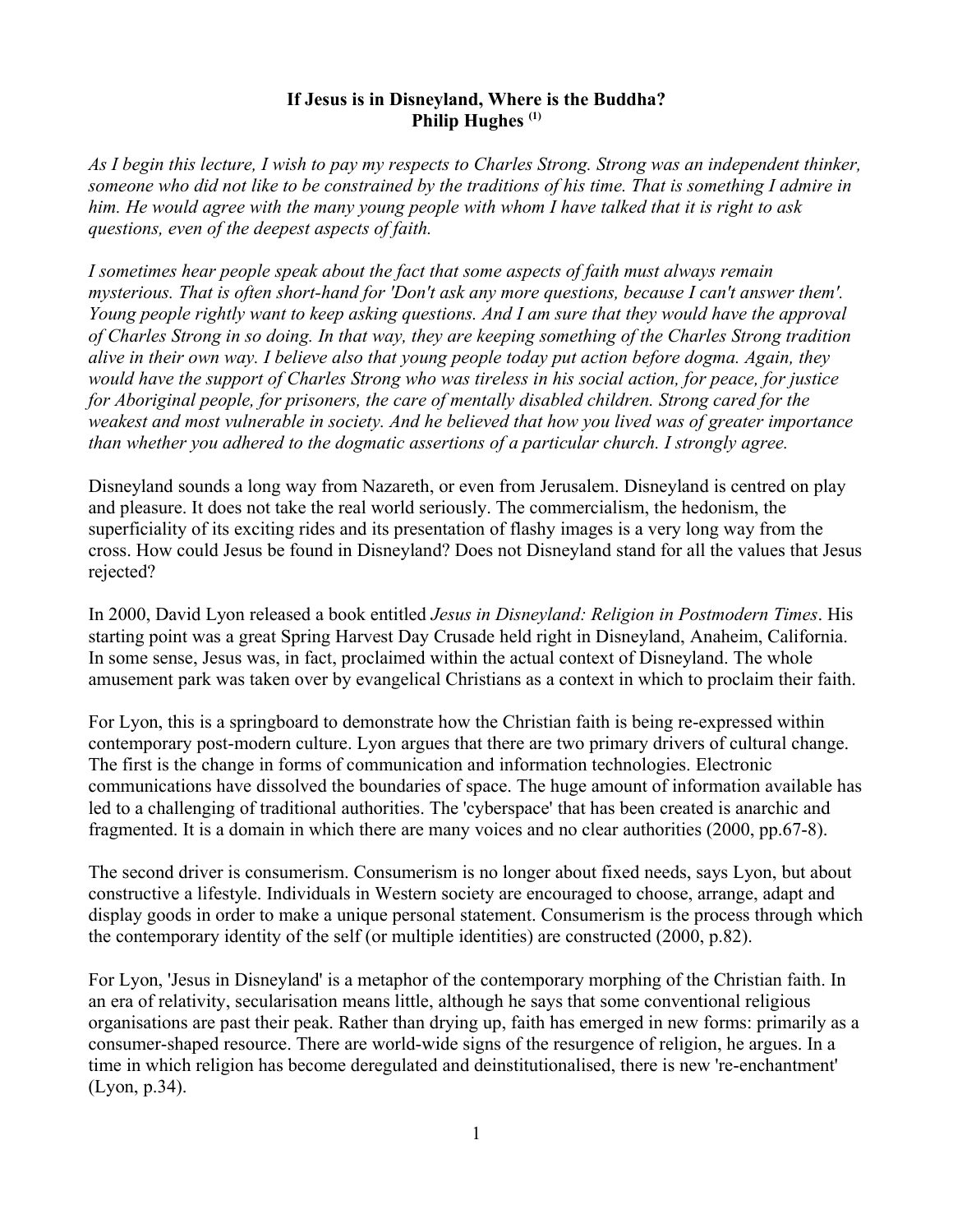Among the post-modern expressions of the Christian faith, Lyons points to some new organisations and activities. The 'Promise Keeper' movement in the USA is Lyon's prime example (Lyon, p.36). This is a movement among men in which commitments are made to Jesus Christ, to sexual purity and to building family life. It has all the trappings of religious revivalism, he says, as it is expressed in mass rallies. Yet it does not include any reference to local church, or any denominational religious organisation.

The movement has grown through the use of the 'new media', through telephone and internet, television and email. It has been dependent on people networking with each other. There is no longterm memory in the movement, Lyon says. References to canonical texts are sparse. It is a movement in which the expression of feelings are central; a movement expressed though holding hands, singing, and praying. Lyon feels that the sense of identity that is being constructed through this movement is still in flux. There are many issues on which there is no specific policy. For example, there remains a lot of debate about how it relates to the feminist movement.

Another example that Lyon uses is that of the Toronto Blessing. He notes the significance of the fact that the phenomenon first emerged at a church near the airport in Toronto. Uncontrollable laughter within the context of worship was seen as a sign of the Holy Spirit. Thousands of people visited the church from all over the world and took the expression of worship back to their own locations. Within a short period of time, the Toronto Blessing was part of worship in churches all around the globe.

Again, the major denominations were not involved. There was an emphasis on a special spiritual experience. Through global media and global travel, the phenomenon spread rapidly. At the same time, it soon came to have local expressions in many parts of the world. Its success, Lyon says, depended on contemporary forms of communication and on a consumer orientation. It was supra-denominational as churches of many denominations became involved. The leaders expressed the hope that through it denominational differences would be submerged. At the same time, there was a focus on the spectacle which involved a lack of bodily inhibition (Lyon, pp.97-99).

There have been numerous other recent religious movements, large and small, which have transcended the boundaries of denomination and have made extensive use of new communication technology. Some of them have had a fundamentalist orientation, while others have revolved around humanistic ecumenism. Some are apocalyptic in their view of history while others are utopian.

In many of these movements, there has been a bricolage with other aspects of life, such as combining religion with sport, with ethnicity, or with contemporary music. Lyon suggests that the term 'religious flows' best characterises the fluidity of some of these movements. Many of them involve elements of syncretism and experimentation (Lyon, p.118). These movements are mostly unconstrained by the traditional religious organisations.

While Lyon focuses on new movements within Christianity, it is also possible to see similar characteristics in the ways that young people approach religiosity in contemporary Australia. Our focus will not be on so much on new movements, but on attitudes to and patterns of participation in religion among Australian young people. In these attitudes, we will see some of the characteristics that Lyon argues characterise post-modernity: the anarchic and fragmented nature of belief and the consumeristic use of religion as a lifestyle and a resource. This essay will then ask whether these attitudes are present among Thai young people, primarily in relation to their involvement in Buddhism.

The research on which this paper is based was conducted between 2002 and 2006. In Australia, part of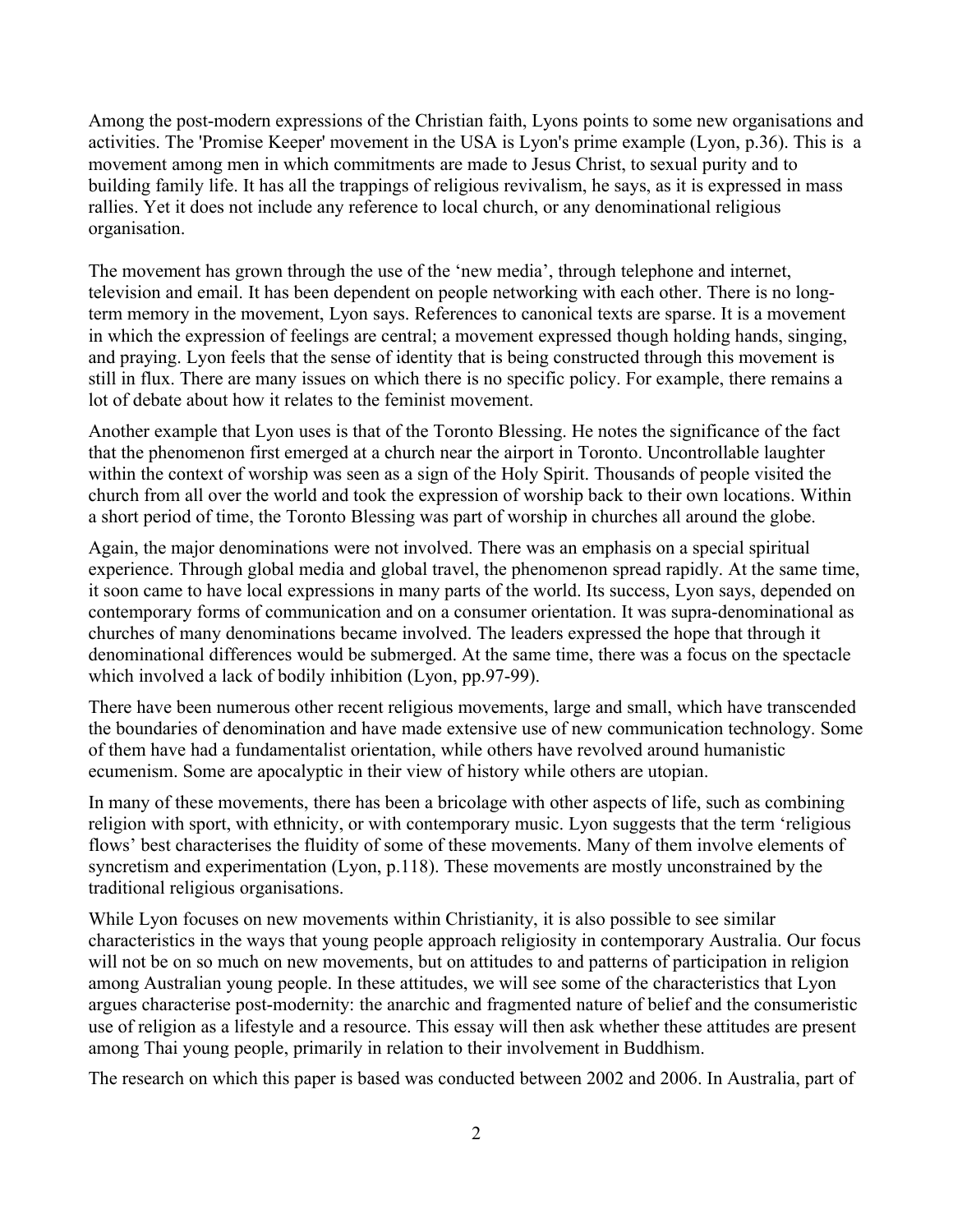the research project was known as 'The Spirit of Generation Y' involving approximately 140 in-depth face-to-face interviews with young people plus a national telephone survey of 1200 randomly chosen young people between the ages of 13 and 24 and a control group of 400 older people (2). In addition, the Christian Research Association conducted an additional 210 face-to-face interviews and web-based surveys of 3500 young people mostly in Catholic, Lutheran and government schools.

The Thai research involved the development of parallel interview schedules and questionnaires to those used in Australia. The research was conducted by the Church of Christ in Thailand and Mahidol University, with the assistance of myself. Eighty interviews were conducted in various parts of country to obtain a diverse sample.Stratified sampling from different parts of the country and from rural and urban environments was used to gather questionnaires from a sample of 2996 young people between the ages of 15 and 24.

## **Australian Young People**

It will be argued that the ways that most Australians of Anglo origin approach religion can be described as individualistic, consumeristic and experiential. I do not wish to assume that these characteristics are definitive of post-modernity, (if anything is definitive of post-modernity). Nor do I wish to enter into the debate between the use of the terms 'high modernity' and 'post-modernity'. The following characteristics both identify some of the characteristics of contemporary religiosity and distinguish it from previous forms.

## *Individualistic rather than Communal*

Most young Australians approach religious belief as something personal. It is not just owned but constructed by the individual, rather than something that belongs to a community in which the individual participates. In the interviews conducted as part of the research project, many young people spoke about deciding what they would believe, trying to work things out for themselves.

Indeed, some young people assumed that if people did not own their spirituality, then it was not really theirs. There were hints, from time to time, that the person who simply went along with what the religious community said, or with a religious tradition, was not being true to themselves. The protest of a 15 year old girl at a Protestant school being told to believe in God and the Church typifies such a feeling:

We're told to believe in things sometimes. Like at our last assembly last year our principal pretty much told us we had to believe in God and the Church. Kind of annoying because we all feel that we want to believe in what we want to. I was kind of confused. I just kind of thought we don't have to do that because you tell us to.

Indeed, many students were putting together their own views of the world and approaches to life in their own way. Loosed from the ties of tradition or a community, they were quite happy to affirm a variety of things which arose from different religions and traditions. For example, around half of all young people affirmed definitely or possibly the idea of reincarnation although only 2 per cent of them identified themselves as Buddhists or Hindus. In fact, around 25 per cent of all young people who identified themselves as Christians said they believed in reincarnation (Hughes 2007, p.141).

Others were quite explicit about the ways in which they drew on a variety of traditions in putting together their own set of beliefs.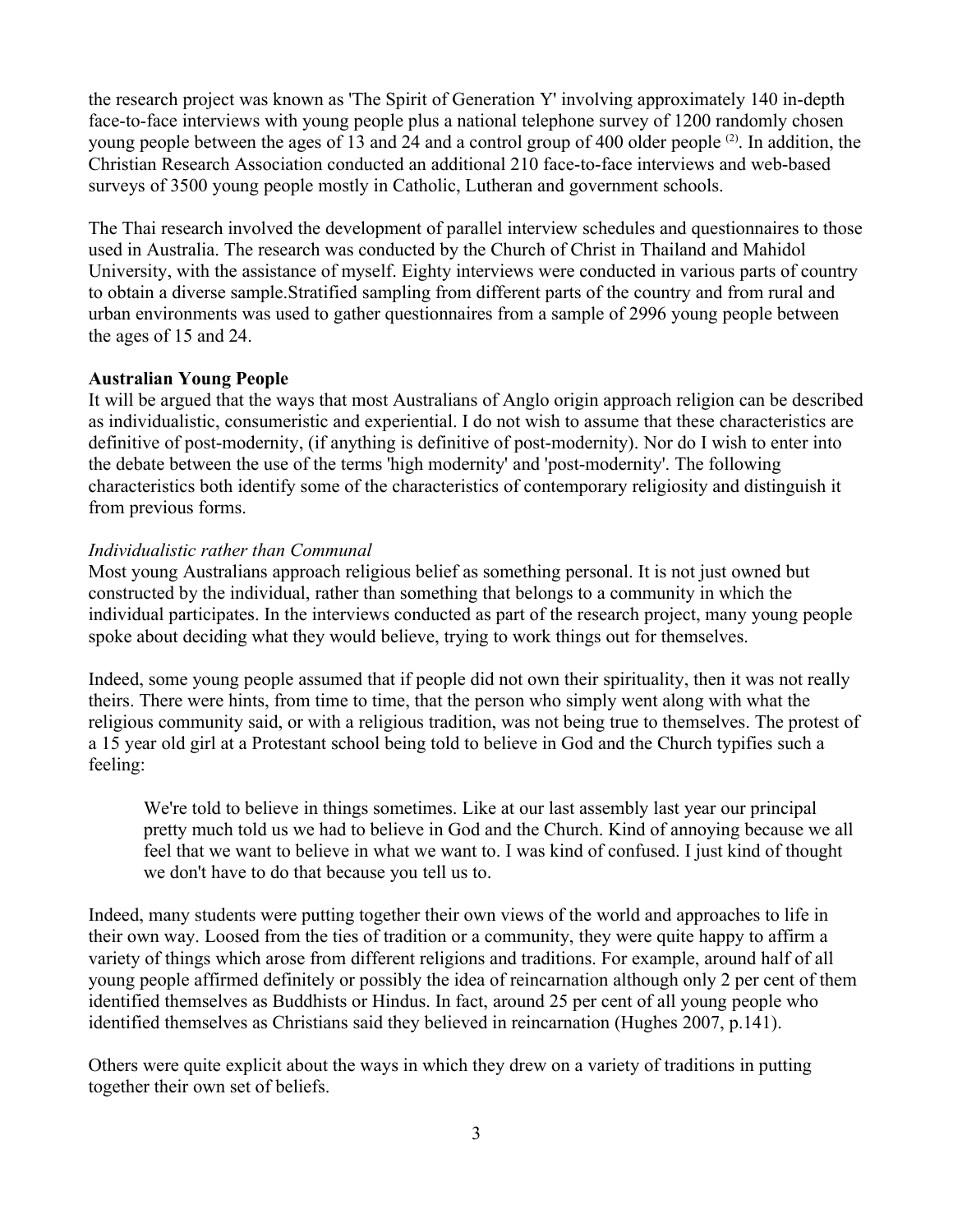I have my own ideas that I have pieced together: rational thinking, Christianity, Catholicism. (17 year old male).

I believe in God, but I don't practise much. It has shaped my morals. But I like the Buddhist attitude to free will. (15 year old male).

A fifteen year old girl said that what was important to her, in terms of religion, was 'school prayers and the sayings of Buddha'.

Attitudes to religious organisations also showed clear signs of independence. They were not simply going to accept what religious organisations taught, for example, with many saying 'maybe' they believed, and 'maybe' they did not. For example,

- 20% said 'maybe' they believed life after death;
- 32% 'maybe' they believed in God.

While this, in itself, does not prove individualistic construction of faith, it is evidence of individual distancing from the organisations that propound such beliefs. At the same time, they were happy to entertain some options quite different from those that would have been taught by religious organisations. For example, 25 per cent said that they believed in astrology and an additional 18 per cent thought that maybe astrology was true. The anarchic and fragmentary nature of belief that Lyon considers characteristic of post-modernity is evident in the beliefs of young Australians.

Attitudes to practices were similar. They would go to a church service if they, personally, found it helpful as indicated by the following comments from three different young people when asked if they would go to church in the future:

[I am ] not sure [if I will go to church in the future]. I don't see the church as necessary. God is everywhere. It depends on what I do in life at the time.

Probably I will go to church if I have children for the sacraments, but it will be their choice. Probably I will go occasionally.

I will go at Christmas and Easter or if something bad happens.

Another young person said If I have problems, I will go (17 year old Catholic male). He went on to explain that his mother went when she had a problem and had found it helpful. He would go, then, if he felt it might help. There was no suggestion that one would go because one was part of the community and the community that gathered regularly. There was no suggestion that attendance at church was a duty for those who were Christians.

Associated with these attitudes to both beliefs and practices is the fact that the authority for religion is seen to reside in the individual rather than the community of faith. The individual decides what to believe or not to believe. The individual decides what to practise.

Religious individualism has had a long history. There have always been prophetic figures, such as Charles Strong, who have been willing to take an individual stand. This has often meant conflict with the religious institutions of the time.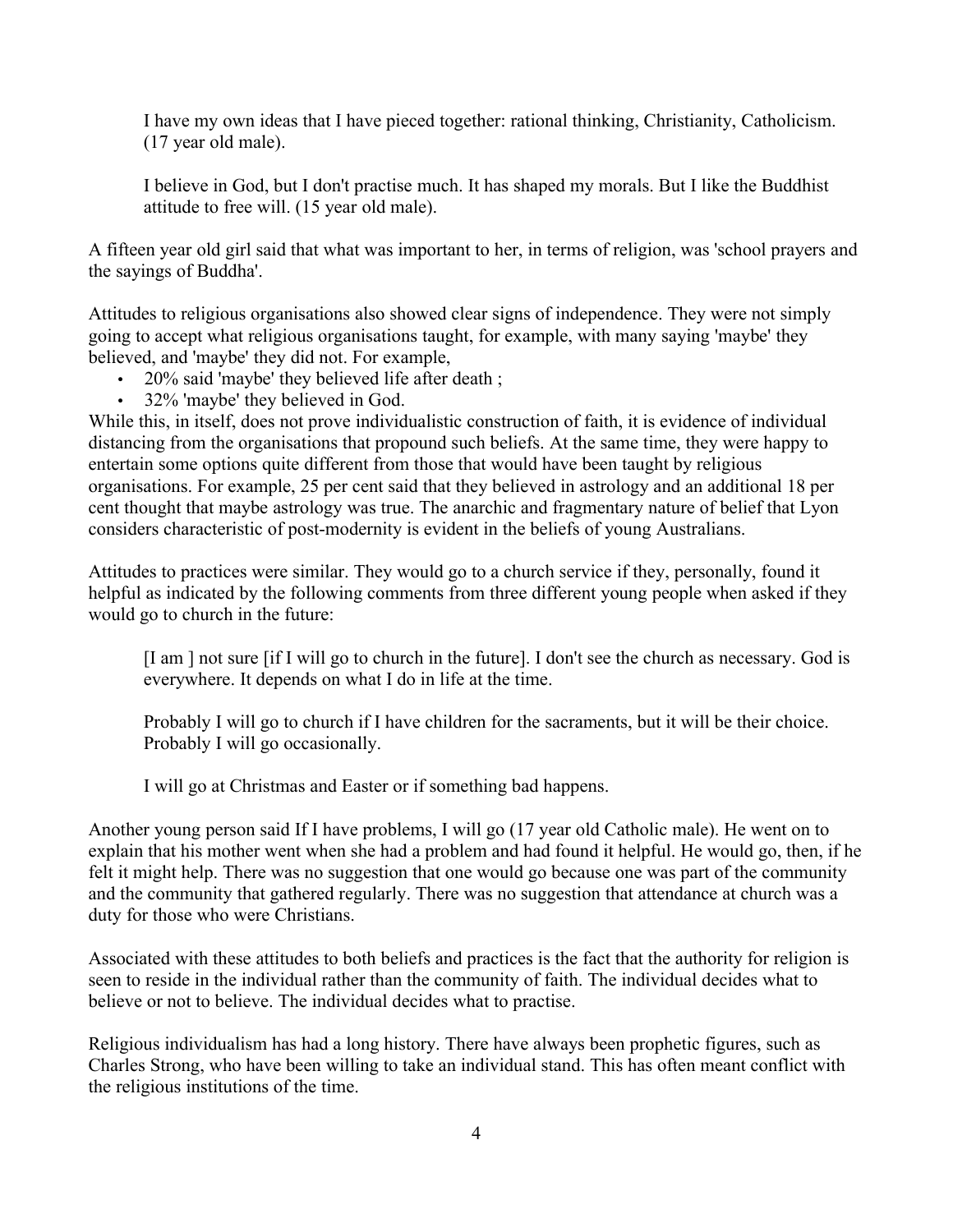At the time of the Reformation, Thomas Helwys, one of the founders of the Baptist denomination, wrote the first treatise to be published in England appealing for universal religious liberty and the freedom of conscience for all in 1612. A copy of this book exists personally addressed to James I. Helwys was thrown in prison and by 1616 he had died there.

Yet, among the Baptists, as amongst other groups, it was expected that the individual would test his or her ideas in the context of the community. The community would evaluate the ideas of the individual in the light of their combined understanding of the Bible. Even today, most denominations expect that, at least in terms of the essence of faith, individual members are subject to the discipline of their churches, under the leadership of the minister or priest, and the minister or priest is subject to the discipline of the organised denomination. While religious authority does not reside in the State in Australia, each community of faith has had its own means of exercising discipline.

The radically individualistic attitudes of contemporary young people are a recent phenomena. Indeed, one might argue that young people are growing up without the sense of being part of communities. They make connections with others through school and other activities, but see these in terms of networks rather than connections with pre-existing communities. Community, as it exists for them, is something they create, often in a fragmentary way. It is something that is maintained, to a large extent, through electronic forms of communication, and, to that extent, is independent of location.

Their individualism is not a specific choice. It is not a rejection of a communal way of seeing the world. Rather, it is the world in which they have grown up. For many, it is perhaps the only way they see of interacting with the world around them.

Individualism must be distinguished from selfishness, and even from self-centredness. Because many contemporary young Australians think from an individualistic perspective and see authority as residing in themselves as individuals does not mean that they have no care for others. They do think about others. They care a great deal about their families and their friends. They value greatly the time the spend with family and friends and they care about the needs and the wellbeing of others. But they do so as caring individuals rather than because they have particular roles or positions in communities. It is noteworthy that many of the young people, when asked whether they would attend church in the future, referred to what might be the needs of own children in the future. In fact, they would decide on their attendance not only in reference to their own needs but those of others for whom they were responsible (Bond, pp.1-6).

## *Consummeristically rather than educationally*

Contemporary Australian young people approach faith as a range of options from which they can pick and choose. They see it as resources which they can evaluate and from which they can draw if found helpful.

So pervasive is this approach to faith that it has been enshrined in one form or another in some of the major theories of contemporary religion. The American sociologists, Stark and Finke, for example, argue that the first proposition for understanding religion is:

Within the limits of their information and understanding, restricted by available options, guided by their preferences and tastes, humans attempt to make rational choices. (p.85)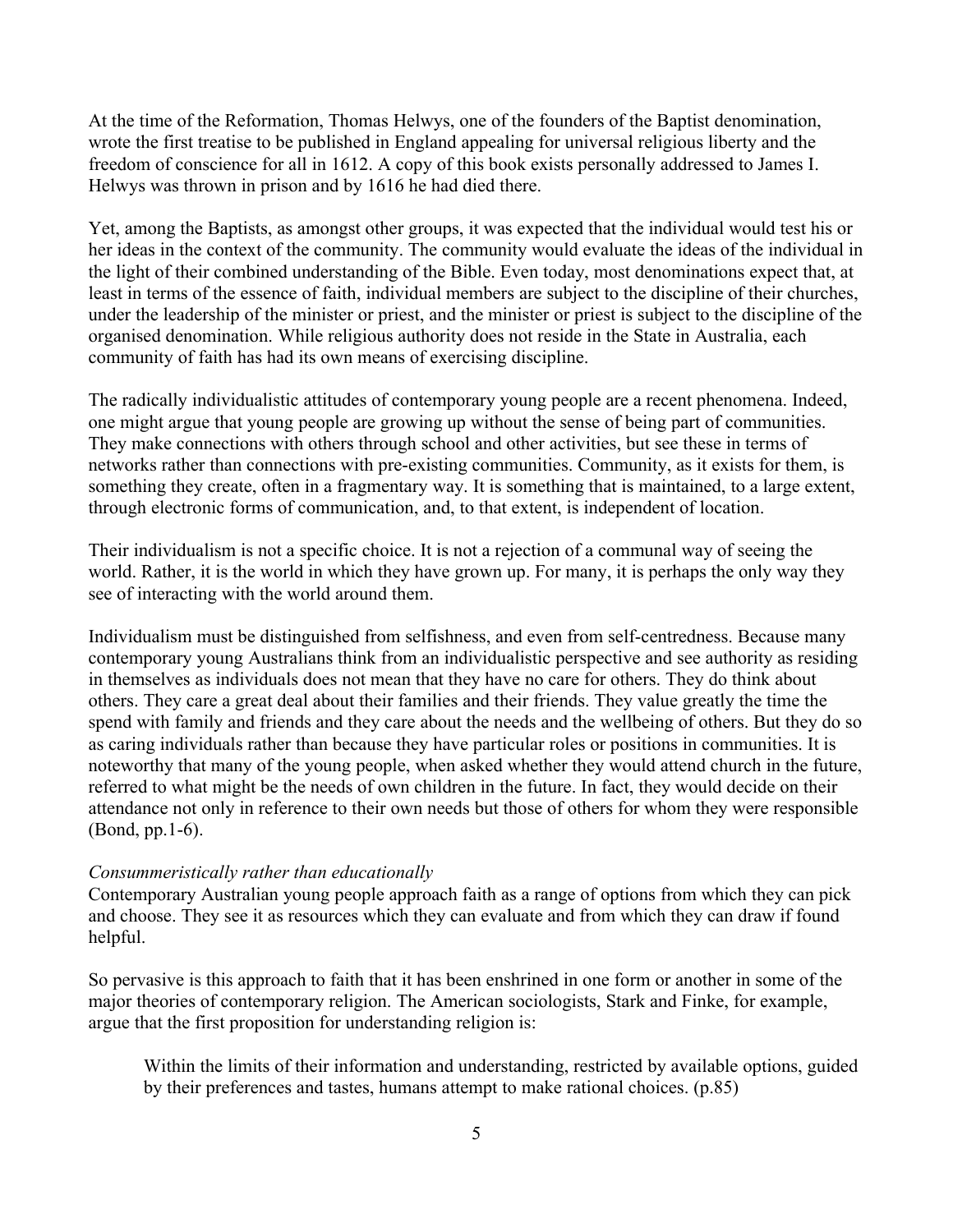They go on to say:

In pursuit of rewards, humans will seek to utilize and manipulate the supernatural. ...Religion consists of very general explanations of existence, including the terms of exchange with a god or gods.

Furthermore,

In pursuit of otherworldly rewards, humans will accept an extended exchange relationship. An extended exchange relationship is one in which the human makes periodic payments over a substantial length of time, often until death (p.99).

Religion, according to Stark and Finke, is primarily about the consumption of rewards and benefits through exchanges with God. Religious people make rational choices about these rewards and benefits, among which are some which they cannot see or experience in this lifetime. They pay for these rewards and benefits through the religious actions.

However, this understanding of religion is at odds with the ways that many religious people see their faith. For many religious people, one no more chooses one's gods than one's parents. And one no more decide whether to worship God on the basis of what rewards one might garner than to show one's respect for one's parents.

It is true that many prayers have been offered with the hope that there might be a response. Many people have worshipped with the quiet hope that God would bless them. But just as family is not just about manipulating each other for the sake of individual rewards and benefits, so religious life cannot be reduced to that. Worship and festival is much richer than simply a periodic payment for possible rewards.

For many, worship has been about the recognition of what is seen to be the case rather than attempting to manipulate the gods for future rewards. It is the acknowledgement, or celebration, of the divine order of the world and of individual life. As people engage in worship, so they find the experience of the reassurance that the divine order remains. But worship is not carried out in order to obtain reassurance.

For many people, the reassertion of their beliefs and their participation in worship was associated with their basic sense of identity. It was about the nature of the world and their place within the world. Out of that came their values, not as means of negotiating with God, but in order to maintain the order of life. Often that sense of order was associated with an ethnic heritage, with a language and culture. Their identity was found through their participation in a religious community and acceptance of its teachings.

This way of seeing the world and participating in its acknowledgement is not experienced as something 'chosen', but as the nature of the world into which young people are introduced as children. It is learnt through educational processes, just as education introduces them to other aspects of the universe. Many have learnt about God in a similar way as they have learnt about gravitation.

Herein lies the difference with contemporary Australian young people. For most of them, the links with ethnic heritages have weakened, often to the extent that they are non-existent. Their identity is not rooted so much in a community or an ethnicity, or a language. It is rooted in their individualism, in their own biographies, or their life-style choices. It is expressed through their fields of study, their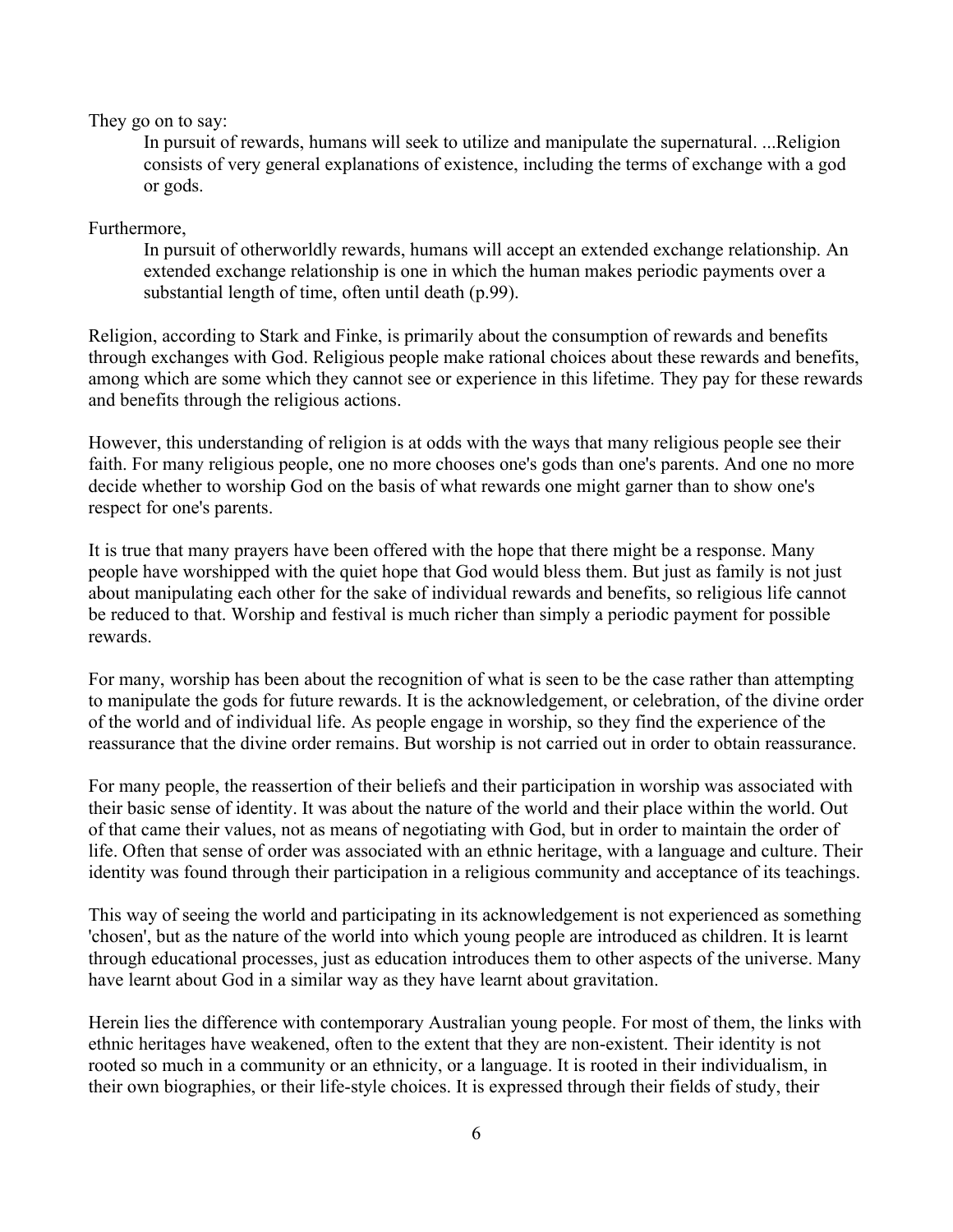occupations, their work history, their interests and their choice of music. It is expressed even in the television programs that they watch (Hughes, et al., 2004, pp.53-68).

Hence, few young people see religious faith as an issue of identity. While recent migrants may attend a church because they are part of a distinctive ethnic community within Australian society, the idea means little to most Anglo-Celtic Australians. The fastest growing group of religious organisations among young people in Australia is the Pentecostal, which do not have an explicit ethnic identity with few exceptions such as the Thai 'Hope of God'.

Religion is not simply a matter of consuming resources that they consider might be helpful. Many continue to grow up in an environment in which the creativity, the activity, even the intervention of 'God' is assumed. It is not questioned. Many continue to believe because they feel it makes best sense of their experience of the world in which they live.

On the other hand, there is a strong tendency to 'consume' religious practices in as far as they are seen to be helpful to the individual or to those close to the individual - not primarily for obtaining life in heaven, but because they may enhance life in this world one way or another. There is a strong sense that God does not need worship. God does not need people to go to church. God is above that. But worship may be a good thing for us. As one fourteen year old Catholic girl said: "Everybody has beliefs and everybody needs that for hope".

To that extent, there is a tendency for young Australians to consume religious resources as they are seen to contribute to their basic narrative of life. There may be no meta-narrative, as is often said of the post-modern world, but there is a midi-narrative, to use the word that Savage et al. (2006) have coined. There is a narrative that underlies most young people's ambitions and sense of what life is about. That narrative has to do with enjoyment. Life is about enjoyment. Enjoyment is found primarily in one's friends, family and fun. Having good friends who stick up for you, with whom you can 'hang out', not for any particular purpose but because it is good to enjoy their company, is a major part of what makes life enjoyable. Fun is also important, experienced, for example, in the excitement of life, in the sporting event, the music event, in performance, in travel, or whatever may turn one on.

Those young people who believed in God usually described God in a way that related to that midinarrative. God was one who would help you to enjoy life. God was one you could turn to for help, just as one turns to a parent for some extra money for a little more excitement. God was often described as someone nice, loving, friendly, caring. 'Someone who is always there to listen to you and help you' said one student. 'God is like a second Dad, He loves us so much' said another. God was watching, 'a big man who looks over the world' one student put it. God could be depended on. God was always there to help.

Within this view of religious faith as resources to which one could turn for personal help, identity with particular denominations has little importance. Just as Lyon's religious movements are crossdenominational or non-denominational, so are the attitudes of young people to religious faith. Young people simply connect with the church or Christian activities which provides the appropriate resources they wish to use at a particular time.

In the national telephone survey, those who rejected the idea of God were asked whether they believed in a higher being or life-force. Quite a few indicated that they did. A little more than half of all those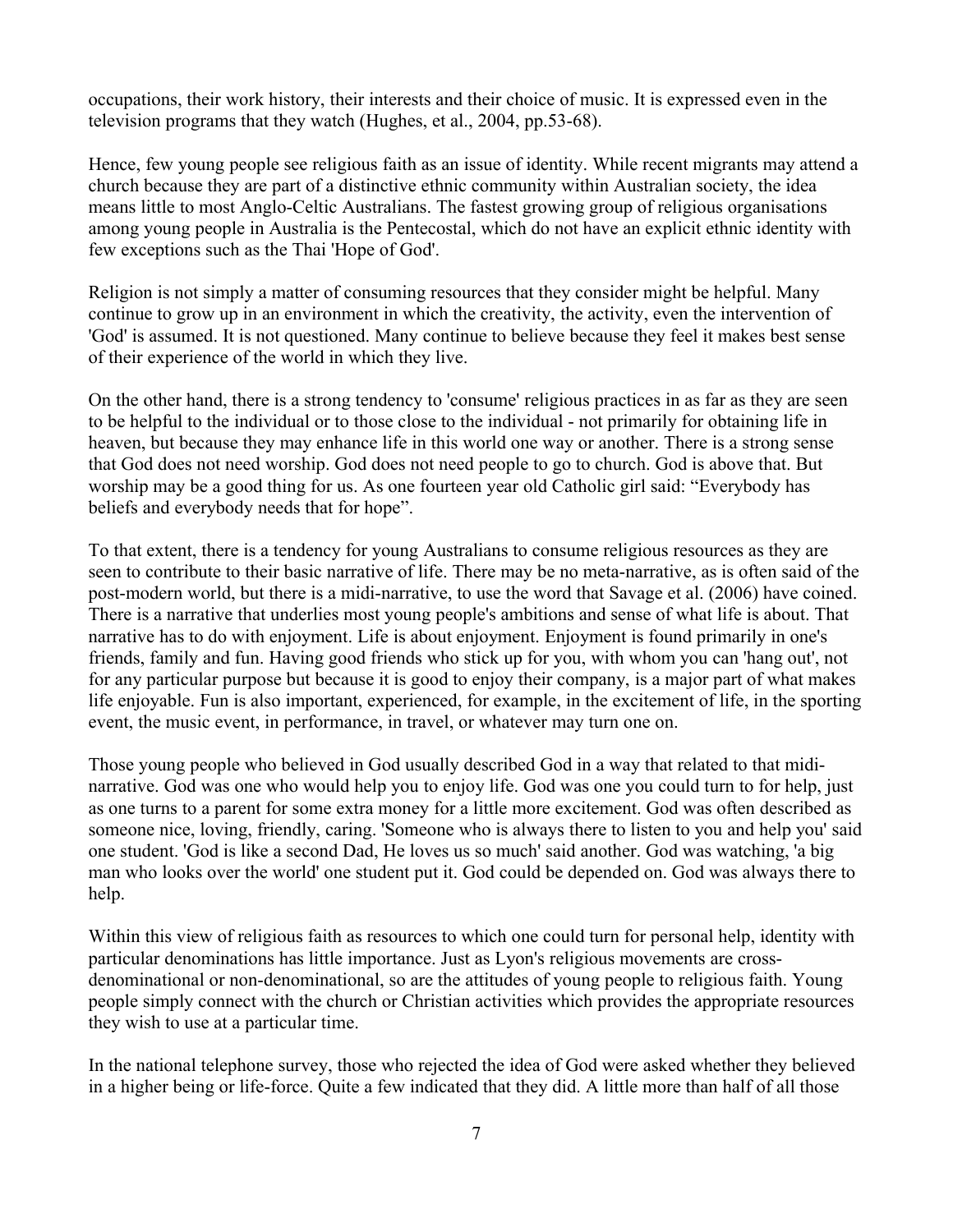who said they believed in a higher being or life-force believed that it cared about us. Less than half of them thought that such a higher being or life-force would be indifferent to us (Hughes, 2007, p.137).

Within this context, then, of the midi-narrative of the enjoyment of life, religion plays a part for some. It offers another resource through which help or other benefits may be obtained. Religious faith is not about giving up the self. Rather, it is about drawing on resources that are seen as having the capacity to enhance one's life and the life of those around you.

#### *Experientially rather than cognitively*

Gary Bouma (2006, pp.86-95) has noted that at different times in history, the will, the mind and the heart have each been at the centre of religious faith. In Medieval times, he says, it was the will, as was seen, for example, in the emphasis on ritual. Religious faith was not about what one thought or felt, it was about what one did.

The great change came at the time of the Reformation when the emphasis moved to the mind. For the new Protestant groups, religious faith was primarily about what one believed. Going through rituals was seen to be meaningless unless it was accompanied by the right beliefs. These beliefs had to be rooted in the Scriptures.

John Wesley built the Methodist tradition around the experience of God in the heart. Faith was primarily contained in the experience of feeling close to God, the experience of God 'warming the heart'. This experiential dimension of faith has come to fore again in Pentecostalism. Services of worship revolve around building that experience rather than being expositions of beliefs as so many Protestant services have been. Neither are they are about ritual, about 'doing the right thing'.

The Pentecostal emphasis is consonant with the contemporary psyche. The consumerism of postmodernity emphasises how one feels. Indeed, to a large extent, consumerism drives the sense of feeling good about one's self and about life. Young people are not concerned to have a systematic and comprehensive account of belief. Indeed, evangelical Protestants, such as Christian Smith and Melinda Denton, have become quite concerned about the lack of coherent beliefs at all. They complain that the knowledge of young people about the faith is poor and they are almost inarticulate about what they believe (Smith and Denton, 2005, p.137). But, to most young people, this matters little. Experience is far more important than comprehensive knowledge or a coherent system of thought.

One of the expressions of this was found when we asked young people what influenced them in the ways that they thought about life. Overall, retreats and camps were seen as far more important than religious education. Retreats and camps were experiential. They gave young people a chance to reflect experientially, to work over what life was about in a less cognitive and systematic way than religious education, and they were seen as having a more profound influence (Hughes, 2007, p.188).

#### *In Summary*

Many young Australian young people ignore Jesus altogether. They can live life quite well without the resources of any religion. For some, religion is important, and, for most of these, is expressed through the Christian faith. Australian young people approach Jesus in similar ways to their approach to Disneyland. Jesus is found in the experiences of life, even in its excitement. Jesus is found consumeristically, as young people use the religious resources that are on offer. Jesus is found individualistically, as the individual tries to construct their lives in a way that feels right.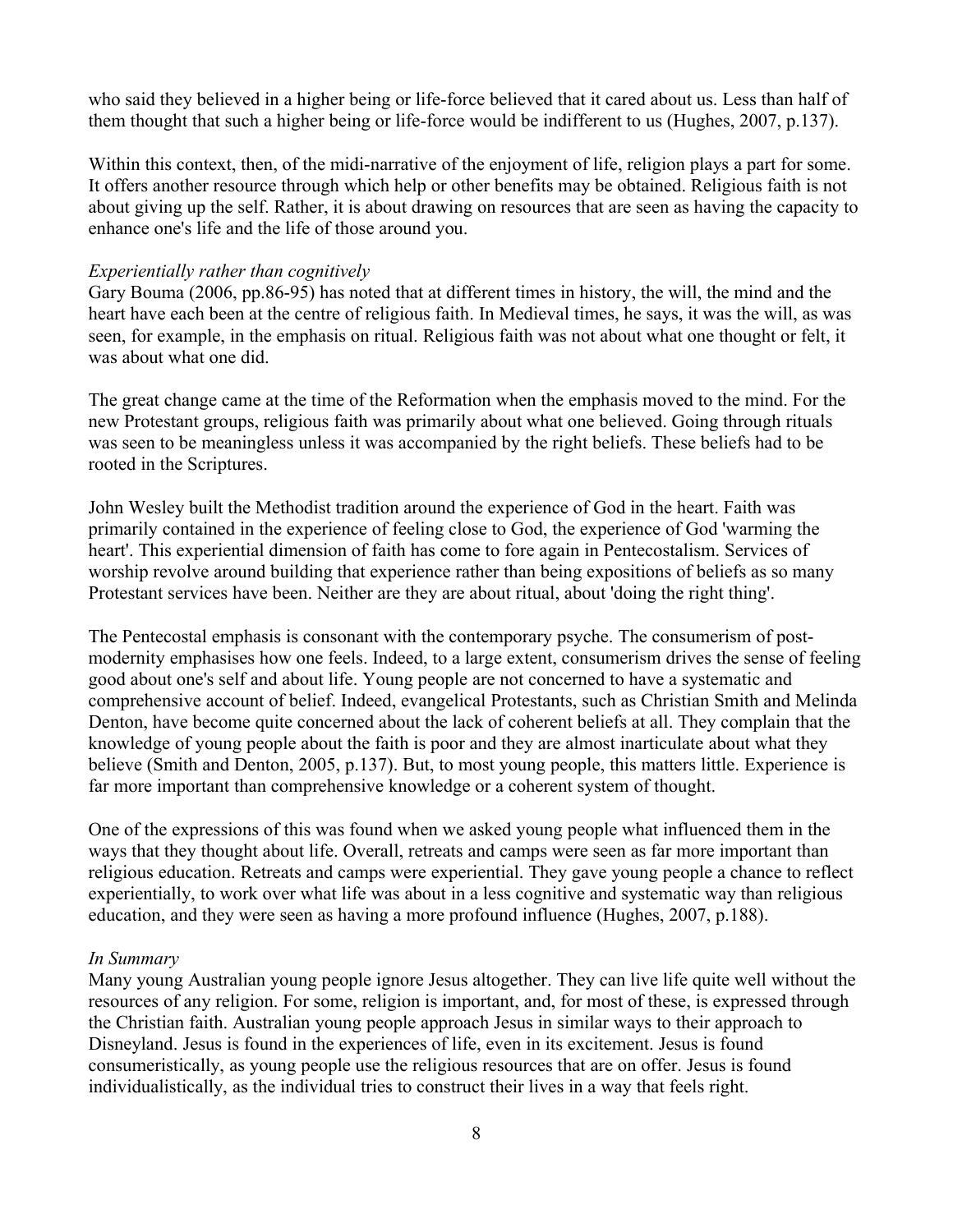Overall, the numbers in Australian churches are continuing to decline. There has actually been an increase in the proportion of people over the age of 60 attending, but a decline in the people under 60. Most churches are not connecting with young people. They are a long way from the post-modern expressions of faith that make sense to most young people. The exceptions to this are the Pentecostal and charismatic churches, the 'Disneyland churches'. These are not growing rapidly, but they are continuing to grow faster than the population.

Young people are attracted to these churches because they enjoy the experience of their worship. They also see them as offering them a better way of achieving their goals or living life, or offering helpful resources that they cannot find elsewhere. For example, one young person I interviewed who had recently started going to a Pentecostal church told how she had learnt to accept herself. No longer did she feel that she had to compare herself to others. She said that every week, the positive atmosphere and approach to life in the church gave her spirits a lift that lasted her well into the week.

Some Pentecostal and charismatic churches have elements that discourage young people in attending them, such as high levels of authoritarianism. Most young people do not like being told what to do. However, others have attracted young people by their emphasis on experience, the sense of excitement in the services, and the promotion of the idea that God will personally help us, even to the extent of increasing our bank balances.

## **What about Thailand?**

Thailand is basically Buddhist. Ninety-five per cent of all young people in Thailand identify themselves as Buddhist according to the official 2000 Census. Another 4 per cent are Islamic and 1 per cent are Christian. We may well ask, then, where is the Buddha? Can he also be found in Disneyland or its Asian equivalents? Is religion taking on post-modern approaches there? In looking at the major expression of religion among Thai young people, we will use the concepts that have been used to analyse the nature of faith among Australian young people.

# *Individualistic versus communal faith*

There are certainly signs of individualism in that Thai young people are not simply accepting the teaching of their religion on many things. Indeed, much more than the Australian young people, a high proportion of them are dubious about beliefs.

- 59% said 'maybe' they believed in life after death (compared with 20% of Australians);
- 47% said 'maybe' they believed in reincarnation (compared with 22% of Australians);
- 51% said 'maybe' they believed in God (compared with 32% of Australians);
- 58% said 'maybe' they believed in astrology (compared with 18% of Australians); and
- 57% said 'maybe' they believed in fortune-tellers (compared with 21% of Australians).

Indeed, even in relation to fundamental beliefs about Buddhism, the Thai Buddhist young people are not at all certain what they believe, although few reject the ideas entirely. Similarly, many of the popular beliefs, such as in the power of amulets and in the 'house spirits', are held, but also with little certainty.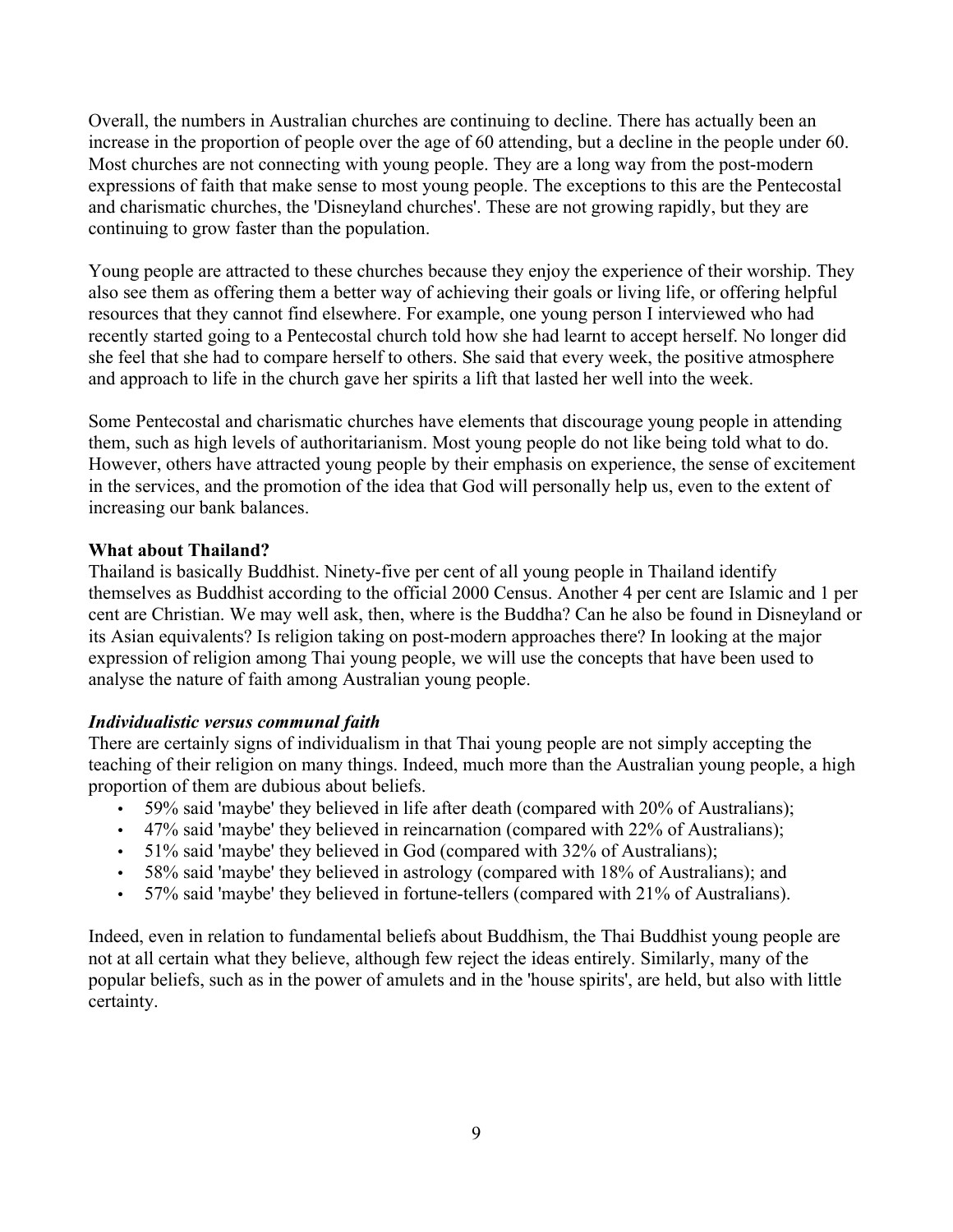| <b>Belief</b>                                      | Certain (%) | <b>Believe but not certain (%)</b> | Do not believe $(\%)$ |
|----------------------------------------------------|-------------|------------------------------------|-----------------------|
| Nirvana                                            | 30          | 58                                 |                       |
| Heaven                                             | 28          | 63                                 | 9                     |
| 'Old' karma – which<br>influences the present life | 42          | 48                                 | 10                    |
| Amulets                                            | 26          | 6                                  |                       |
| House spirits                                      | 33          | 55                                 |                       |

**Table 1. Affirmation of Belief among Thai Buddhist Young People (15 to 25 years of age)**

Part of the issue is that many young people are not very confident of the sources of religious authority. When Buddhists were asked whether they believed sermons that they heard, 48 per cent were unsure and another 16 per cent said they did not generally believe them. When asked whether they believed that the things written in the Buddhist Scriptures actually happened, 48 per cent were unsure and 10 per cent said they generally did not believe them.

Another question asked whether the behaviour of religious leaders had led them to lose confidence in religion. Fifty-one per cent of Buddhist young people agreed that it had. Another 34 per cent were not sure. Only 15 per cent rejected the idea. In interviews, many young people spoke of the bad behaviour of religious leaders, such as monks who were not good role models and some who had even been accused of raping children. There were references to religious leaders who had contributed to the violence in the south of the country. On the other hand, others felt that religion was declining because alcohol was more commonly used in festivals and that young people had been seduced by hedonism and materialism.

The lack of confidence in their beliefs was not so evident among Thai Christians or Thai Islamic young people. Among the Christians, for example, 84 per cent said they definitely believed in God, 73 per cent definitely believed in heaven, and 72 per cent believed that the miracles described in the religious writings actually happened. Sixty-six per cent of Christian young people said that they believed the sermons they heard their religious leaders preach. Nevertheless, 55 per cent of Christians agreed also that the behaviour of religious leaders had led them to lose confidence in religion.

Among Islamic young people, 82 per cent said they believed in God, and 78 per cent believed in heaven. Eighty-one per cent said they believed that the miracles described in their religious writings were true and 70 per cent were believed the sermons they heard their religious leaders preach. Again, a significant proportion, 53 per cent, agreed that the behaviour of religious leaders had led them to lose confidence in religion.

There is an awareness among many Thai young people that religion and science are not always compatible.

- 48% of Buddhists
- 60% of Christians, and
- 58% of Islamic people

agreed that religion and science see the world in different ways. Those who agreed that religion and science were not always compatible were less likely to believe with certainty in God, heaven, life after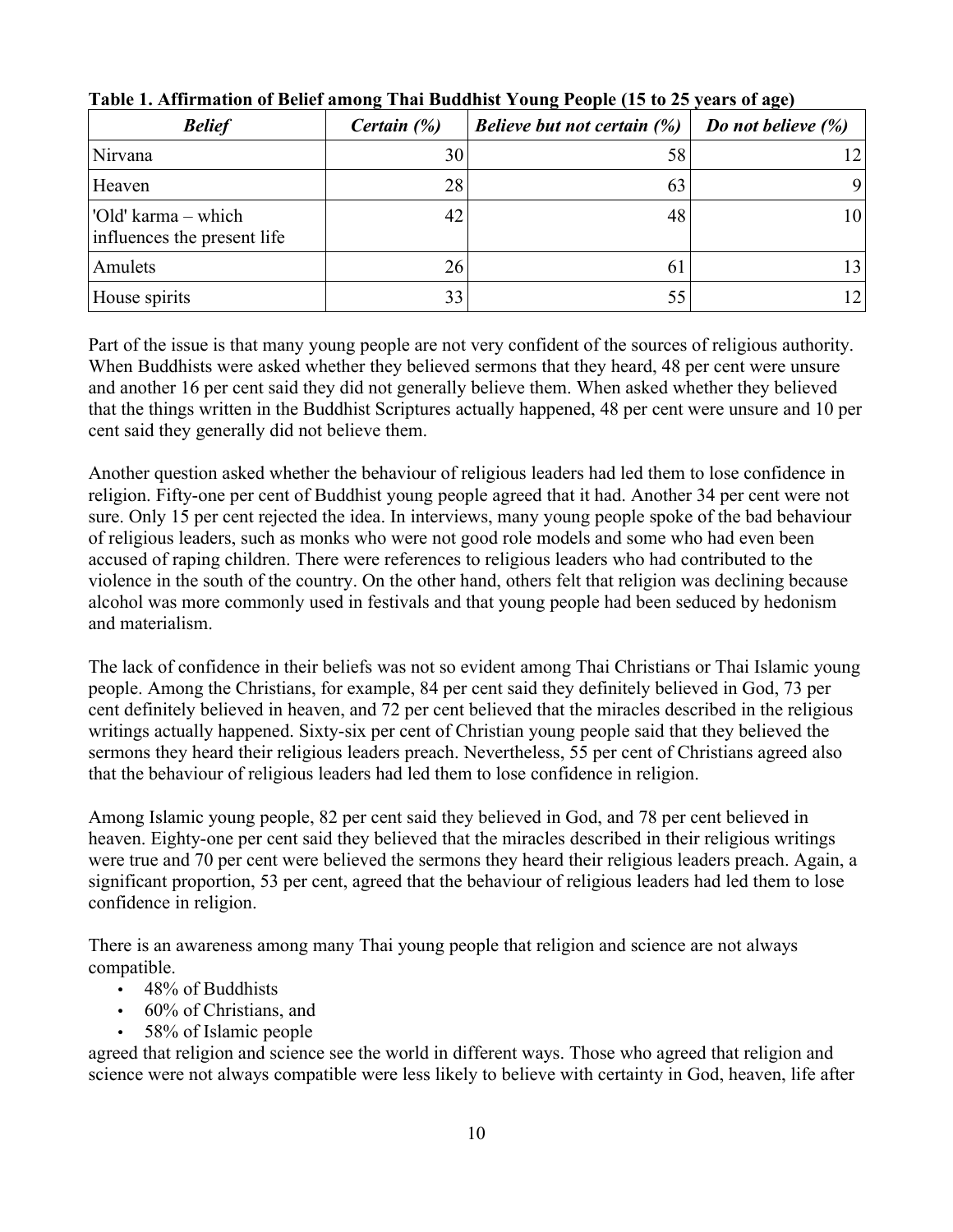death, or astrology.

This high level of doubt and the lack of confidence in the sources of religious authority, however, does not mean that Thai young people approach belief with the same individualism as Australian young people do. In the interviews, there were many instances of young people expressing doubt about religious beliefs, but no one suggested that they were constructing their own beliefs or were putting together their own version of what they believed.

Quite a few Thai young people described certain beliefs as 'far from them'. As one young person said:

I believe in reincarnation. It makes me fearful to doing evil. As for heaven and nirvana, I believe, but I feel that it is far from me.

Others spoke of believing, but that their beliefs had little impact on how they lived. For example, one young person said in regard to religious beliefs:

[I am] not sure, but I believe to some extent. But it doesn't have any influence on me.

In the interviews, we asked Buddhists what they thought of Jesus and asked Christians what they thought of Buddha. In both cases, many said something like: I have no opinion; they do not belong to my religion.

In that regard, then, there was an ownership of a particular religion and a rejection of ideas that were associated with a religion different from their own. Nevertheless, in practice, the distinctiveness of religions is sometimes blurred. Eight per cent of Thai Christians (compared with 25 per cent of Australian Christians) and 13 per cent of Thai Islamic young people said, for example, that they believed in nirvana and another 37 per cent of Christians and 38 per cent of Islamic young people said they were not sure about nirvana. Among the Thai Buddhists, 27 per cent said they believed in God and 57 per cent said they believed but were not sure.

While many seemed happy to affirm beliefs of other religions, it is not clear that they are actually incorporating them into their own lives. There was no evidence that the Buddhists were praying to God or that the Christians or Islamic young people were seeking nirvana. It is likely that the cross-religious affirmation of beliefs was a reflection of their belief that all religions have the truth in their own frameworks, rather than that they were personally incorporating the beliefs of other religions into their own lives.

- $\cdot$  63% of Buddhists
- 65% of Christians, and
- 65% of Islamic young people affirmed that there is truth in all religions.

In summary, for most Thai young people, belief remains something belonging to the religious communities rather than becoming something personal. Nevertheless, many are distancing themselves from the religious organisations and from their teachings. Indeed, many Thai young people, especially the Buddhists, have become quite remote from their religious organisations. This distancing from religious organisations may reflect the beginning of a process of post-modernity driven by modern forms of communication. However, Thai young people are not open to the variety of possibilities that Australian young people contemplate, nor the personal and individualistic construction of belief. Few were willing to actually reject the beliefs of their religion, although many indicated their hesitancy in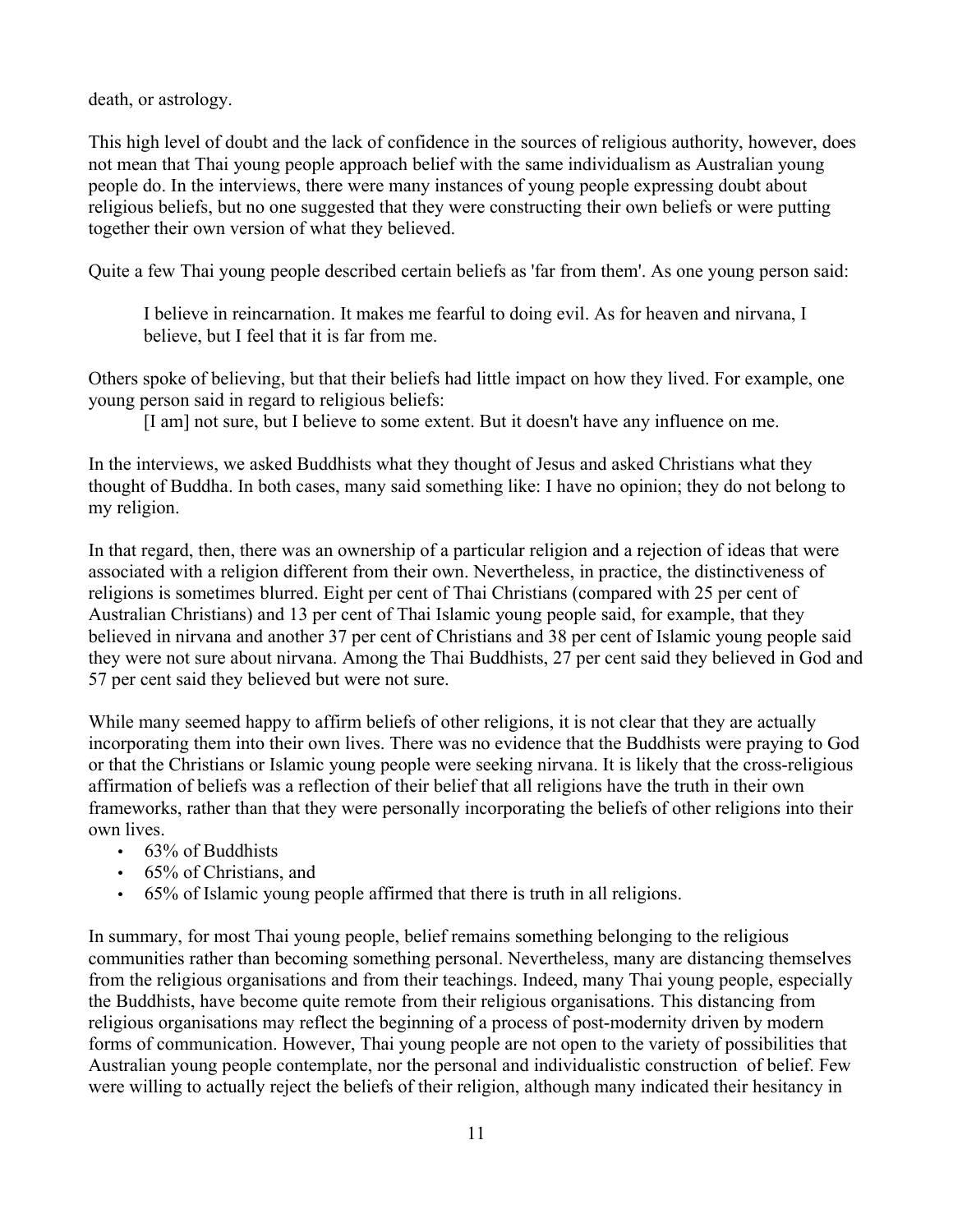affirming them and in incorporating the beliefs into their daily lives.

# *Consumeristically rather than educationally*

The consumeristic approach to religion among Australian young people was seen in the fact that their involvements in religion were often occasional and were motivated by the value the practice had for the individual, rather than an expression of identity with a religious (or ethnic) community.

The expectations of participation in public religious services among Thai Buddhists have always been rather different from the expectations of Christians. Thai Buddhists have participated in services and ceremonies from time to time, rather than on a weekly basis. While Buddhists hold services in their temples four times a month, there has never been a tradition of taking time off from work for such occasions. Usually, the elderly go, along with the monks. However, there are daily rituals such as giving food the monks.

Analysis of their responses to the questions on practice indicated that there were three groups of Buddhist practices which reflected three ways of practising Buddhism.

- 1. Communal rituals which are organised by the religious institution and in which Buddhists participate. Among these are the practices of giving monks rice as they walk around the neighbourhood to collect their food of a morning and various forms of merit-making and making offerings of money or other goods to the temple, particularly at times of festivals.
- 2. Personal rituals which individuals undertake at a time appropriate to themselves. They may be done individually or with a group of friends or family members. Among them are going to a temple and walking around the central holy chedi (wien tien) and taking the eight precepts.
- 3. Personal ways of wisdom which individuals undertake, but which do not necessarily occur at a temple or involve religious institutions. These include meditation and the study of Buddhist teaching.

There are a range of resources for Buddhists that are available for the individual, often on payment of a fee. For example, most temples sell amulets which have been blessed by monks. A group of monks will come and give a blessing to a new business upon request and payment.

We found that few Thai Buddhist young people were engaged in regular practices. Many said that they were engaged in the various practices occasionally as shown in the following table.

| <b>Activity</b>                                       | Never do it $(\%)$ | <b>Occasionally</b> (%) | <b>Monthly or More (%)</b> |
|-------------------------------------------------------|--------------------|-------------------------|----------------------------|
| Been to a religious service and<br>listen to a sermon | 27                 | 64                      | 9                          |
| Circulated the temple (wien<br>tien)                  | 22                 | 66                      | 11                         |
| Freed animals                                         | 24                 | 64                      | 12                         |
| Given money to religious<br>groups                    | 7                  | 78                      | 15                         |
| Given rice to the monks                               |                    | 7 <sub>1</sub>          | 18                         |

# **Table 2. Frequency of Performance of Buddhist Practices by Young Buddhists in Thailand.**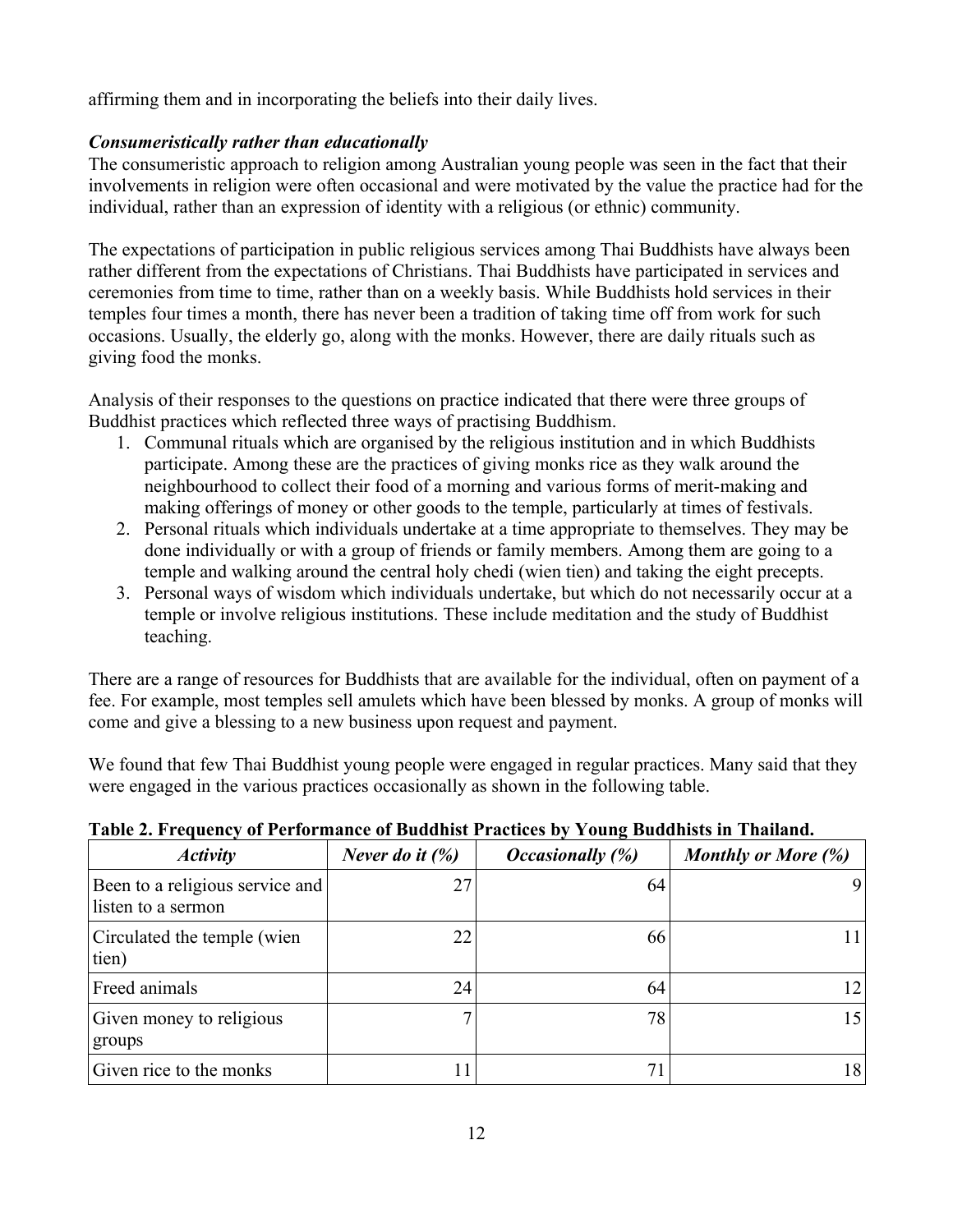| <b>Activity</b>                    | Never do it $(\%)$ | <i><b>Occasionally</b></i> (%) | Monthly or More (%) |
|------------------------------------|--------------------|--------------------------------|---------------------|
| Make merit                         |                    | 76                             | 9                   |
| Meditated by oneself               | 21                 | 63                             | 15                  |
| Meditated or prayed in a<br>temple | 38                 | 55                             |                     |
| Participated in khwan<br>ceremony  | 57                 | 38                             | 6                   |
| Read the Buddhist Scriptures       | 61                 | 33                             |                     |
| Taken the 8 Precepts               | 57                 | 37                             | 6                   |

The interviews indicated that many people chose to do some special Buddhist activity on their birthdays or on a special family celebration. Sometimes they would make merit or have a khwan ceremony, which involves tying the wrists to prevent the 'khwan' or human spirit or spirits from escaping) when anxious about a future event, such as travel overseas or in times of sickness. To that extent, Buddhism in Thailand provides a wide range of resources that are used by Thai young people according to personal need.

However, that does not mean that religion is seen purely in terms of those resources. Religious identity is not an optional extra for Thai young people as it is for Australians. This was evident, for example, when people were asked what is their religion. All Thai young people responding to our survey gave a religion, while many young Australians indicated that they had no religion. In the Thai Census in 2000, only 0.3 per cent of young people between the ages of 15 and 24 said they had no religion compared with 22.9 per cent of young people in the same age group in Australia.

Furthermore, religion remains associated with ethnicity among Thai young people. Sixty-nine per cent of Thai young people affirmed that 'to be a Thai person one must have a religion'. Another 21 per cent of Thai young people did not know whether that was true or not.

Yet, religion is certainly seen as a resource for the individual. When asked why religion was important to them, the most common reasons cited by Thai young people were:

- $\bullet$  24% it gives us happiness
- $\bullet$  15% it teaches us to be self-reliant
- 13% it gives teaching about living life
- 10% it shows the meaning of life, and
- 10% it helps us to have a cool heart.

What the affirmation of values among Thai young people shows is the deep desire for peaceful and harmonious relationships at every level of existence. Religion is seen as contributing to those peaceful and harmonious relationships. Buddhism was seen as providing explicit ways which contribute to peace, harmony and happiness such as by making merit and by describing the ways of meditation. It also provides rules for social interactions and shows how they can occur in a peaceful and harmonious way. It also teaches people to live in harmony with nature.

At the same time, for many Buddhists, there are spiritual powers inherent in the Buddha images on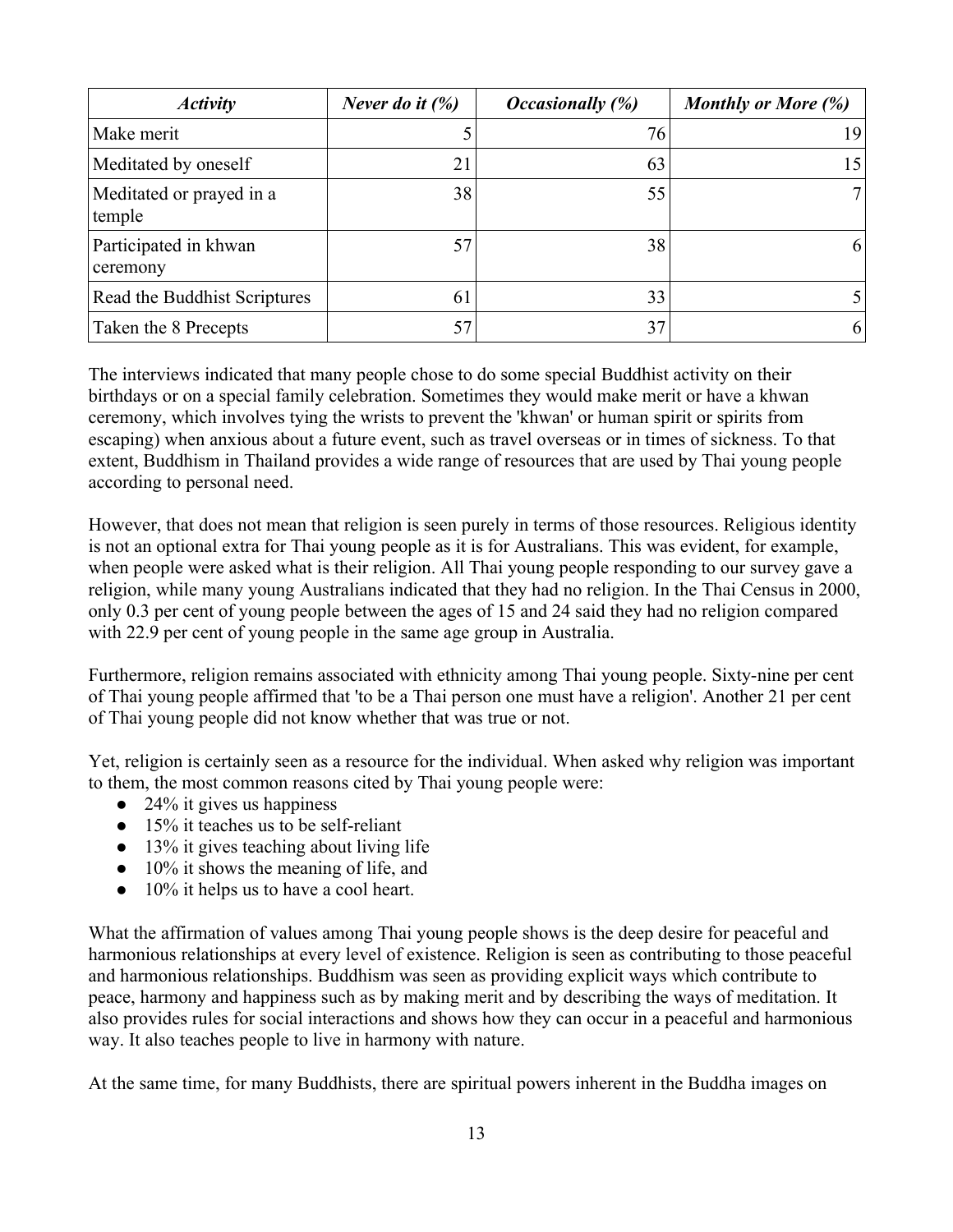which people can draw in order to be successful in life. Such powers can be transferred from the spiritual power in Buddha images and in very pious monks to amulets, to make that power available in daily life.

There have long been these two sources of 'power' in Thai religion. On the one hand, there is the 'moral' power that arises out of the teaching of Buddhism. On the other, there is the 'a-moral' power that is often associated with the spirits, but is also connected in various to Buddhism through the power that is believed to be in the Buddha images and amulets (Mulder, 2000, chapter 2).

In Christianity and Islam, these two sources of power are combined. These faiths are seen as promoting peace and happiness in similar ways to Buddhism. They do it through their teaching about the way of life and how to interact with family and society. They also do it through providing access to God. Particularly for Thai Christians, even more than for young Australian Christians, God is there to help when needed.

While religion is used then, by the individual, it continues to provide a framework, particularly for the moral area of life. It remains the basis of moral rules and principles. It sets out a basic set of instructions so that people can live well and find peace and happiness, both at personal and social levels. Furthermore, many Buddhists believe that by accummulating merit, not only will this life be better, so will be one's birth in the next life.

Religious practices in Thailand may be drawn on consumeristically. Indeed, this is happening more with new sects emerging. However, most of these new sects are not exclusive new religious movements. Rather, they consist in the identification of particular spirits or gods as having particular power, such as King Rama V and the Goddess Kuan Yin (Ekachai, 2001, p.237).

Nevertheless, religion remains part of the basic framework through which most Thai young people view the world. All see themselves as belonging to a religion, and religion provides for most of them some instructions as to how they should live.

#### *Experientially rather than cognitively*

In many ways, Thai religion is a matter of the will and ritual rather than experience or understanding and cognition. Thai religion is focussed on the actions such as giving rice to the monks, attending services, merit-making ceremonies, and pilgrimages to special religious sites. What matters is that one has done the right thing. How one feels about it is generally not considered important. While there are a some Buddhist young people interested in meditational experiences or in the philosophy of Buddhism, most express their Buddhism through communal or personal rituals. However, there are some signs this is changing. Meditation classes are increasingly popular. The survey found that the frequency of communal and personal rituals was less among older young people who were no longer attending school. Nevertheless, the frequency of meditation was maintained by older younger people suggesting that, for some, this was an on-going, personal way of practising religion.

There is an experiential element in the practice of religion. Many young people when describing their involvement in personal rituals said that they felt good inside when they had done them. Perhaps for some it is a matter of conscience. They have done something good and worthwhile. They also believe that such good actions will have good results. They feel good about increasing their stores of merit, just as young Western people might feel good about putting some money into a bank. As noted above, the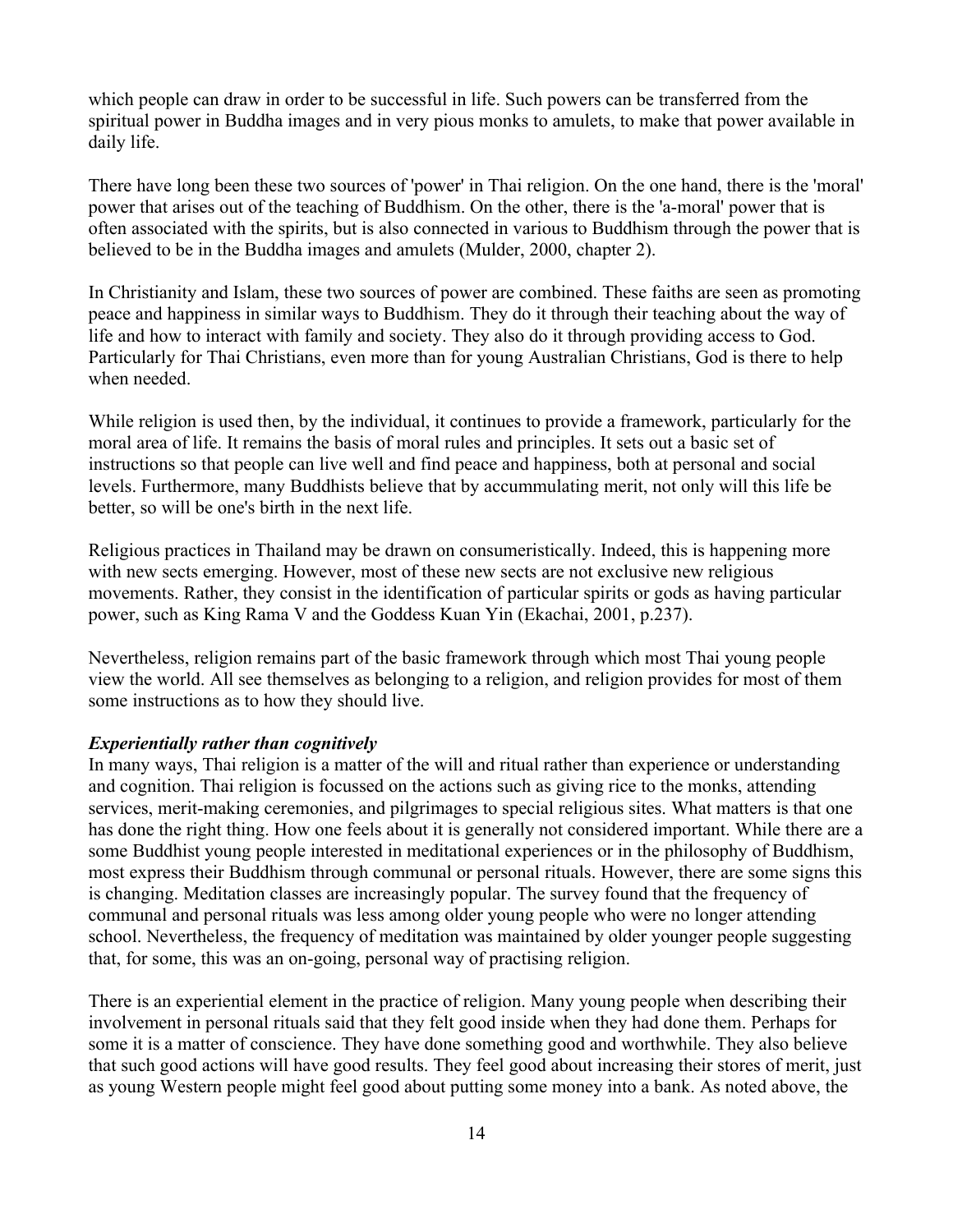most frequent reason given for the importance of religion was that it made one happy.



*Fig. 1: A contemporary painting in the Buddhist temple at Doi Saket, northern Thailand*

Young people are increasingly attracted to what Buddhism can offer in terms of personal happiness and inner peace. One evidence for a change in direction has been the paintings in some of the newer temples. The paintings on the walls of the Doi Saket Temple, for example, all have to do with one's inner life, with one's experiences of peace and wellbeing. Most Temples, traditionally, have been painted with scenes from the tradition, the stories from the life of the Buddha or from his previous lives.

## **Implications of These Studies for the Study of Religion**

If Jesus is to be found in Disneyland, for some young Western Christians, where, then, is the Buddha for young Thai Buddhists? Thai Buddhism is to be found partly in the government offices of the department which administers the Buddhist institutions of Thailand as Buddhism remains a dominant part of the 'official' Thai cultural landscape. On the other hand, the data shows that many Thai young people are distancing themselves from this 'official Buddhism', in terms of their beliefs and their scepticism about Buddhist leaders. When they do practise, it is often in a personal rather than communal way.

The Western world has moved into 'post-modern' ways of thinking in which 'truth' has become that which the individual constructs on the basis of 'what works' for that individual. In Australia, this way of thinking has developed in an environment that recognises there is a great plurality in ways of thinking about life and the world, that encourages critical thinking and the formation of individual opinions. In this context, religion has become a set of resources which some young people find helpful and others ignore.

In Thailand, there is also a pragmatism in relation to 'truth'. People believe in whatever they find 'works' for them. On this basis, Thai young people turn to astrology, amulets, Rama V and many other sources of assistance.

However, Buddhism continues to provide a basic framework of teaching. Young people are not so convinced about Nirvana or about the impact of the karma of past lives, or even reincarnation. Nevertheless, the idea that there are moral consequences of one's actions is very basic in their way of thinking. The Buddha continues to teach the way of happiness, but he is also seen as ensuring the functioning of the Buddhist Sangha. He offers rituals which help people to feel good about their lives, to assist in the search for peace and happiness. To that extent, at least, Buddhism underpins a common understanding of how the world works for Thai young people. Beyond that, it also provides some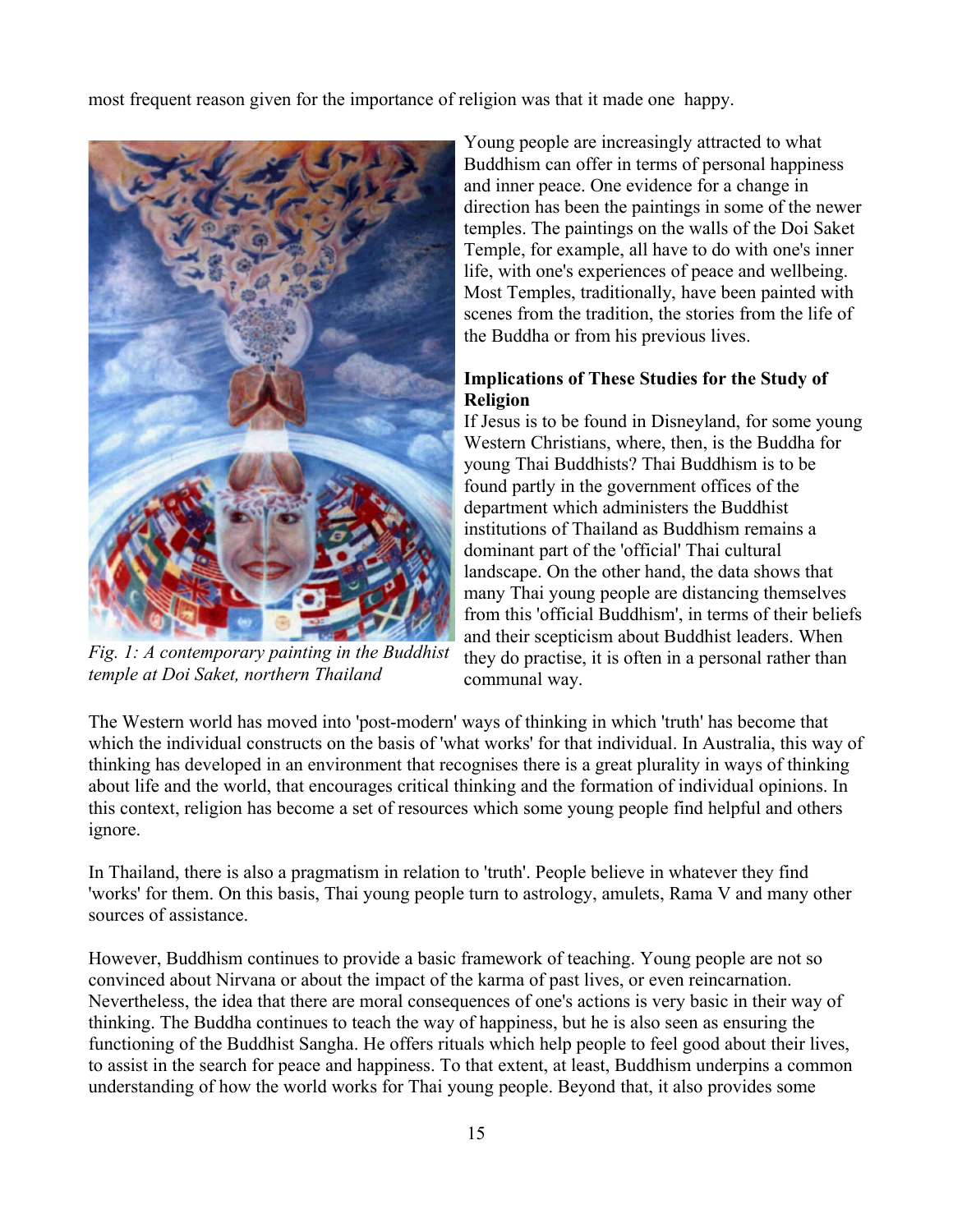resources that people can use if they choose, whether they be ritual or meditative.

The extent to which Buddhism provides a full framework for thinking has diminished as has Christianity in the Western world. The ideas about Mt Meru as the centre of the universe, about the layers of the heavens, is quite remote for many young Thai Buddhists. Indeed, the ideas about reincarnation and nirvana have become somewhat remote to many.

But other elements of Buddhism remain as a part of publicly agreed truth, more strongly than Christianity does in the West. Religion remains well respected in Thailand,and almost all young people identify with a religion and believe that religion is a good thing, even if they are not regularly engaged in its practices.

There are some interesting comparisons and differences between religion in Australia and Thailand. In both places, the forms of religion are interacting with the changing culture and historical circumstances. In Australia, the individualistic and consumeristic approach to religion is evident, most poignantly in the way that young people see themselves as able to construct their own beliefs. In Thailand, there is a dimension of individualism in the ways religion is practised, but religion remains something that belongs to a community. There is scepticism about many beliefs and certainly a high degree of scepticism about the authority of the community. Yet, the scepticism is not seen as giving them the right to develop personal alternatives.

In both Australia and Thailand, religion is experienced as meaningful as it relates to people's functioning in life and in society, as it helps people achieve their aims in life. This is illustrated as we see how religion relates to the midi-narrative of personal life. In Australia, if religious faith is important, it is often because it is seen as able to provide resources to better ensure the achievement of an enjoyable life. Religion is approached as are other consumeristic lifestyle choices of contemporary life. In Thailand, religious faith is seen as important in as far as it provides teaching and rituals which help young people to achieve a life of peace, harmony and happiness. It provides resources for enhancing life, but also contributes to the framework for thought.

Yet, religion is never reducible to particular expressions. As traditions, religions are always able to provide the basis for critiquing the culture and for critiquing any particular expression of the religion itself. Religions are expressed within these cultures, but also stands over against them.

As young people become conscious of the wide range of religious options, of the possibility of choice, whether that be in relation to religious identification or in relation to practices, even of the possibility of putting their own beliefs together, so religious education must adapt. Religious education must become a means of helping young people make those decisions, rather than the passing of a tradition.

Further the study of religion must change. I see many studies in religion as ostensibly exploring particular traditions and their forms of expression. But religious expressions are becoming increasing diverse in a world where individuals are constructing their own syntheses. Indeed, the study of particular traditions is becoming increasingly irrelevant to the post-traditional realities - even in Buddhist Thailand. The study of religious traditions must be combined with the study of the psychology and sociology of religion in which individual and social expressions are explored.

In reality, for some people the study of religion is not just of describing but of actively constructing a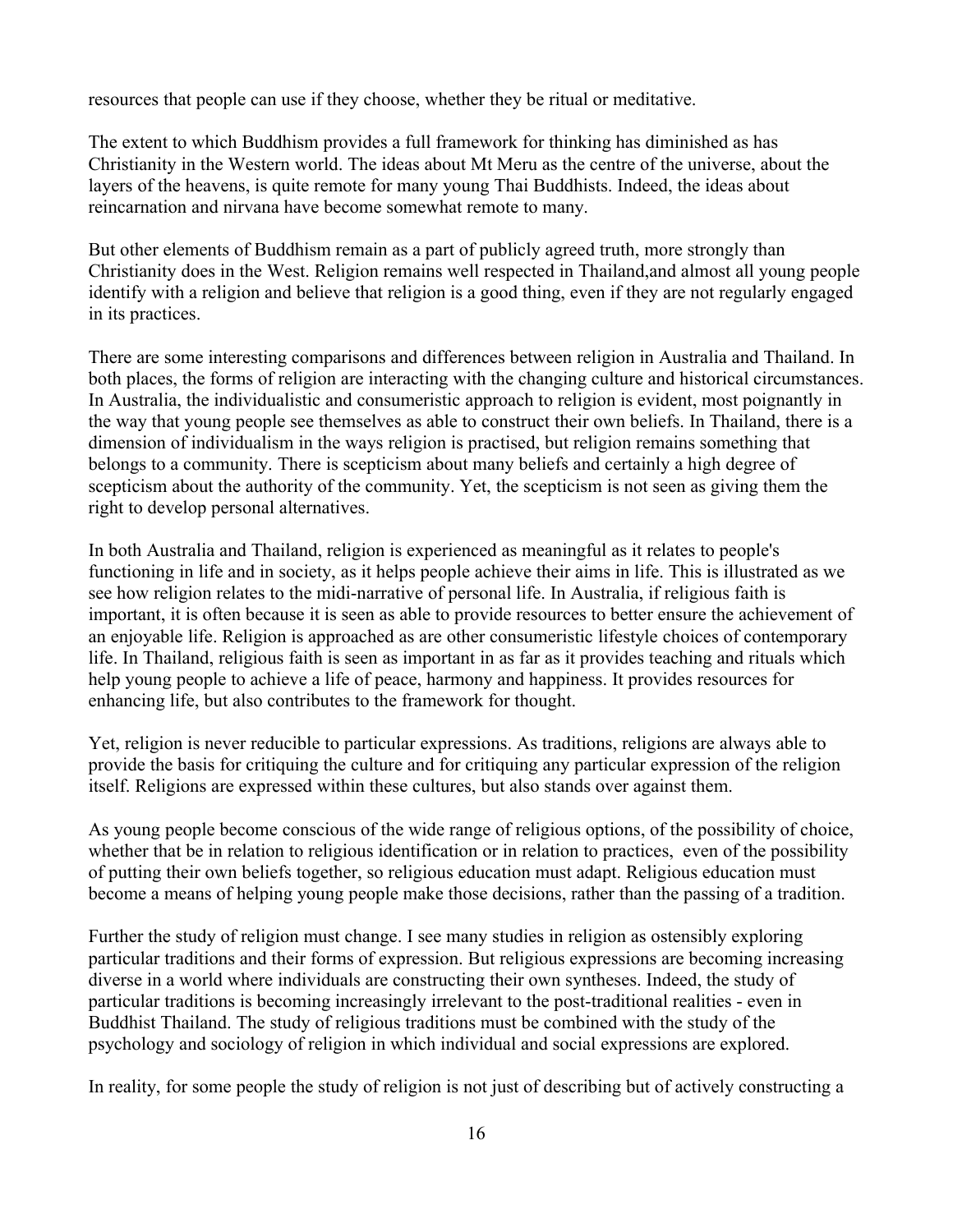faith that is personally meaningful. To that extent, the study of religion and the creation of tradition merge. That reality and the complexity of contemporary religion needs to be more openly acknowledged.

While religion among young people in Australia is, to a significant extent, a personal construct, and while in Thailand, it is something that is adopted by each individual in their own way, I do not see the future for religion in what has been described as 'New Religious Movements'. New Religious Movements hardly appeared in our research.

I suspect that such movements had their hey-day in the 1970s and 1980s in the West, primarily as part of the revolution in religion that took place as 'tradition for tradition's sake' was rejected, as people searched for new expressions of spirituality that would give them freedom, that would affirm their newfound sexual freedom, the equality of gender, and, indeed, the equality of human beings. They were protests which had a place in the religious revolution that occurred, primarily, thirty to forty years ago. There are remnants of those new movements, mostly among middle-aged people. Some of their terms and their concepts have dissipated into society. But most young Australians who see themselves as spiritual actually see the expression of that largely in through their personal versions of the major religious traditions.

In Thailand, attention has been drawn to the rise of 'New Age' type movements. Yet, again, these are largely peripheral to the mainstream, and frequently 'add-ons'. They consist of respect for certain gods, or spirits; the acknowledgement of certain sources of spiritual power.

What I do believe is critical for the study of religion today is how the various forms of adoption of particular beliefs and practices has consequences for the individual and society. The content of one's view of the world and approach to life may have profound personal and social consequences. One person's view of the world and approach to life may contribute to and provide a basis for the hatred of the social world, and lead even to terrorism. Another person's view of the world and approach to life, even drawing on similar traditions, may contribute to great personal happiness and fulfilment and to commitment to the common good. How can traditions be used in such different ways and contribute to such diverse consequences? I believe that the forms that these different views of the world and approaches to life take in terms of the extent of eclecticism, the clarity of faith, the level of commitment in faith, irrespective of their content, can also have profound personal and social consequences.

As Charles Strong critiqued the religious culture and its expressions in his time, so, in a world in which an individualistic construction of belief is readily accepted, it is just as necessary to actively critique the variety of expressions of religious culture. How people are constructing their lives and how they are drawing on religious resources in contemporary Disneyland, Melbourne and Bangkok, must be explored. This exploration will help in critiquing the various expressions of religion and spirituality, and indeed, in critiquing the various forms and expressions of contemporary life and its generalisations in culture.

Such a focus for the study of religion today can make a major contribution to the religion of young people in the future. Young Australians, and, in a different way, young Thais, will make their own decisions about faith. The study of religion and its consequences can make an important contribution to helping them to make such decisions wisely.